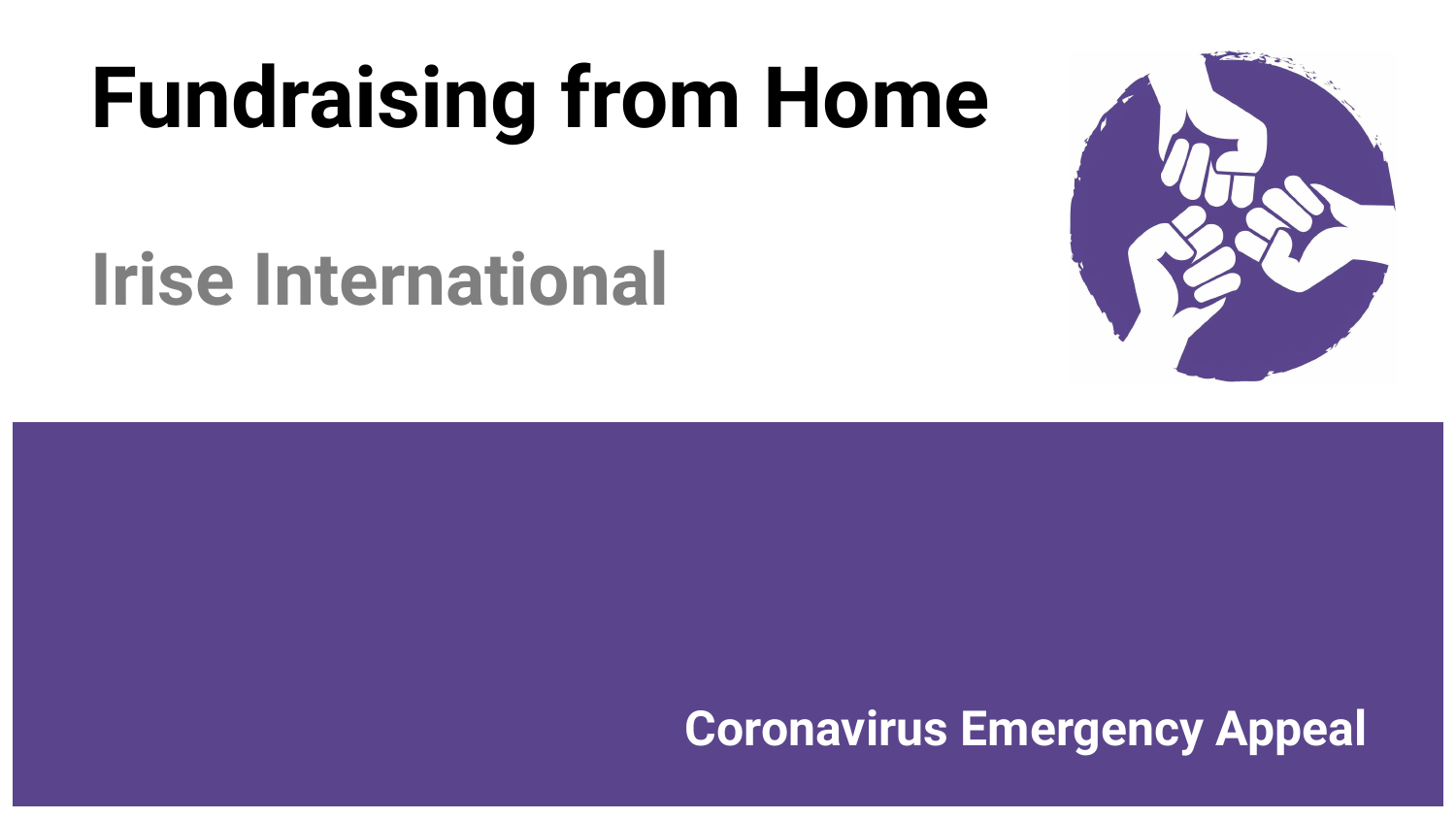

# **What is in this fundraising pack?**

Introduction to Irise International Our Coronavirus response Why fundraise now? Where your money goes Ways to fundraise at home Fundraising practicalities Other ways to help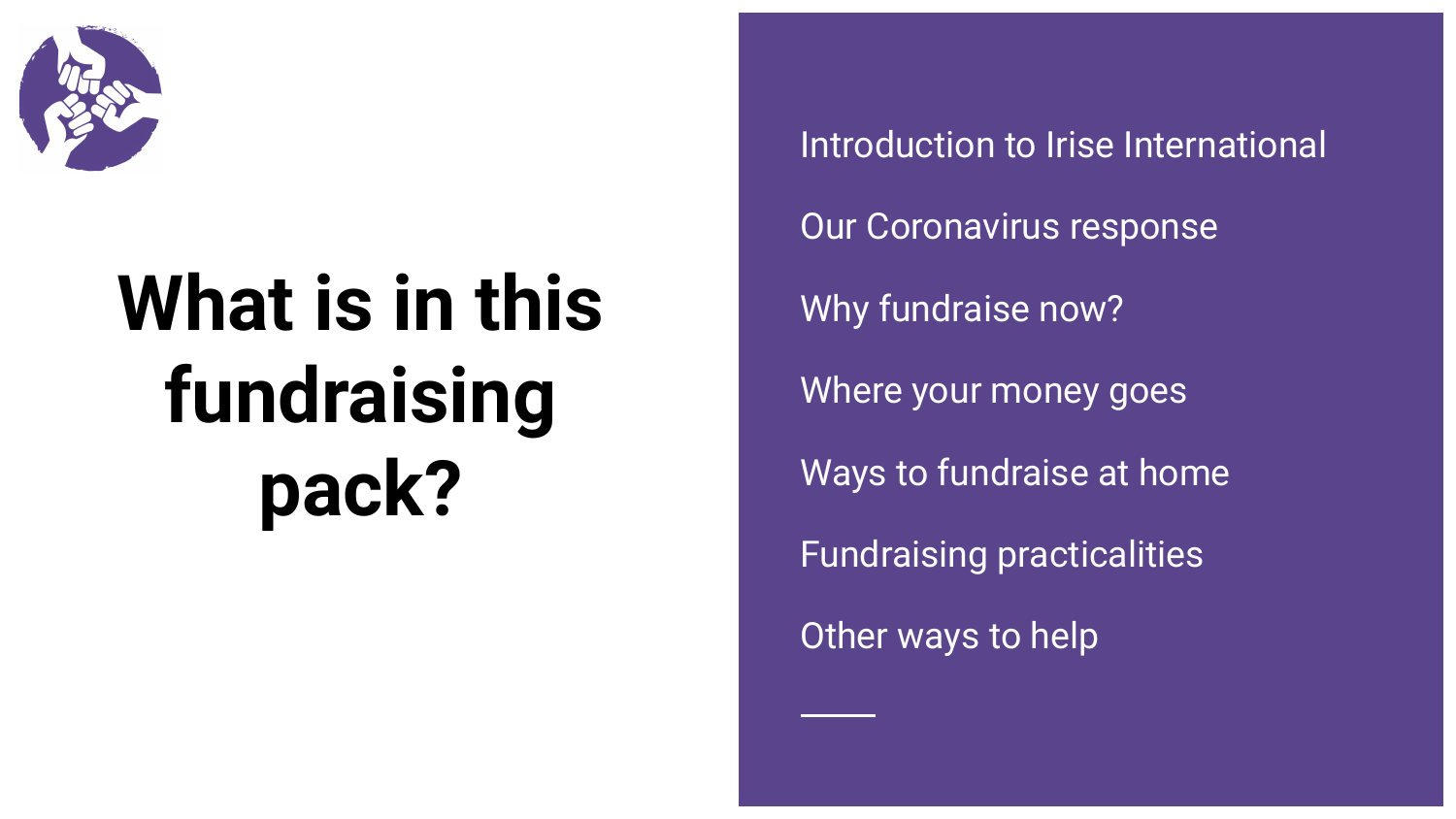### **Introduction to Irise International**



Irise International is a charity working in the U.K. and Eastern Africa with a commitment to changing lives by ending period shame and poverty. We support young people and their communities in the UK and East Africa to overcome period related barriers through delivering practical programmes, undertaking innovative research and advocating for policy and practice change.

Irise International create change across 3 levels to help people realise period equality:







Perceptions and Practices Structures and Stereotypes Data and Dialogue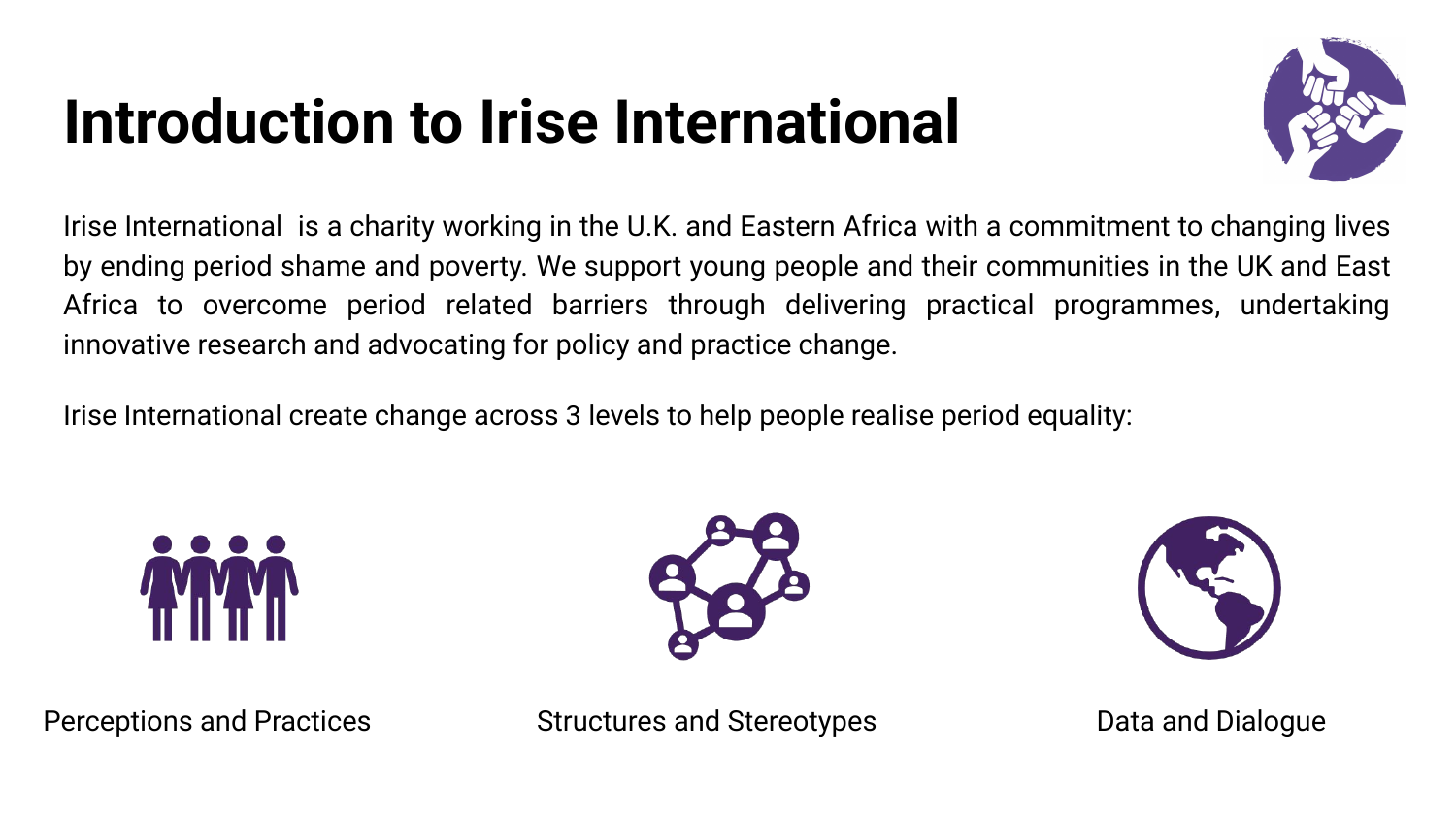### **Some statistics...**



#### **In Uganda**

80% of girls don't have the basic facts about their bodies.

30% are using dirty, improvised materials as sanitary protection.

Over half of girls are missing school every month because of their period.

#### **In the U.K.**

1 in 7 girls don't know what's happening when they start their period.

1 in 10 girls can't afford menstrual products.

1 in 5 girls are bullied because of their periods.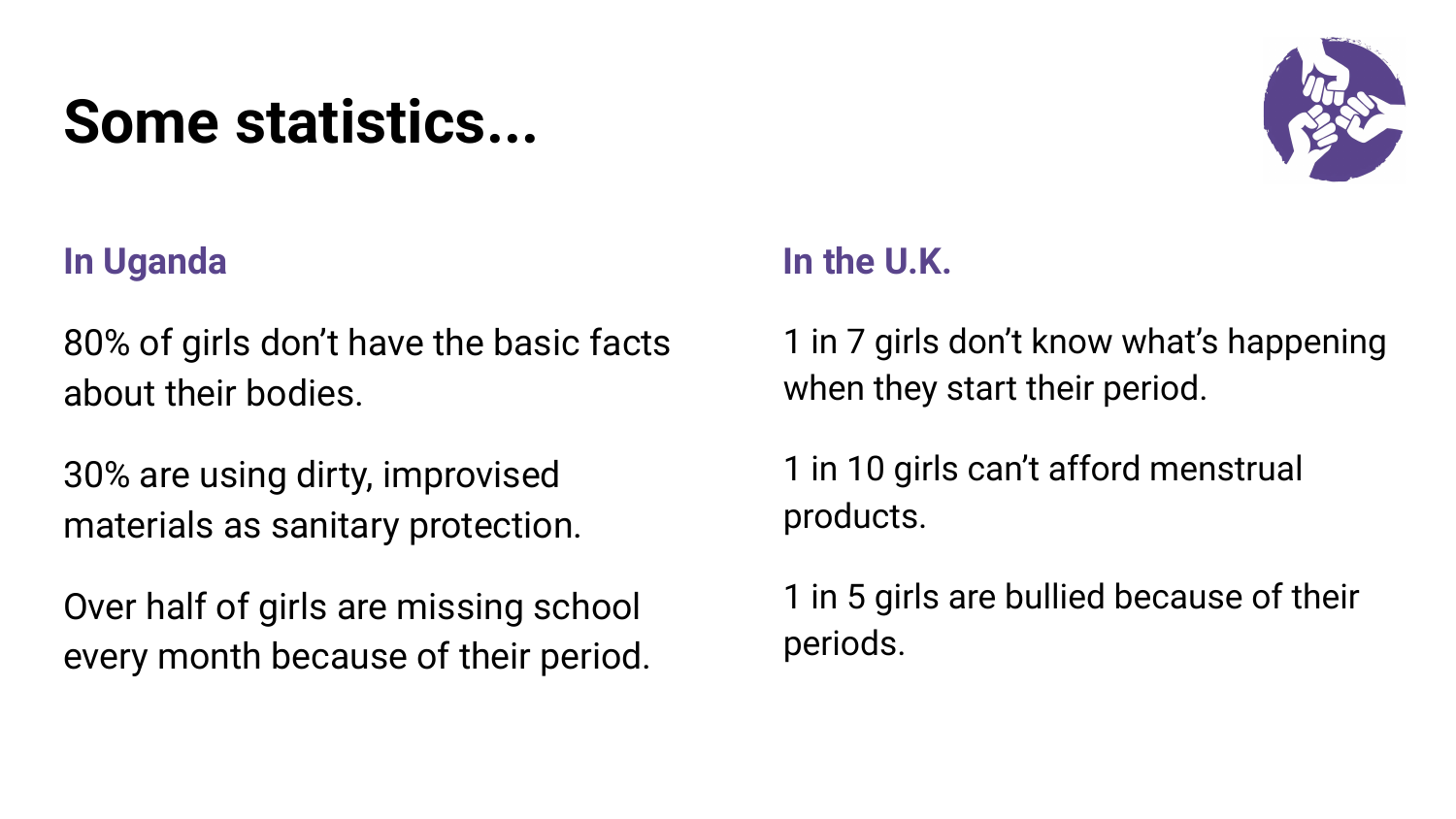### **Our Coronavirus response**

**The Coronavirus crisis is rapidly evolving into a girls' rights crisis as their fundamental dignity and right to safety is put at risk.**

Around the world women and girls are facing lockdown with their abusers. They are at risk of escalating physical, sexual and emotional violence at a time when help is harder to access than ever before. They face a disproportionate burden of care and exposure to infection as they struggle to fulfil their caregiving responsibilities in their family and community. Many are wondering how they will feed their children in the weeks ahead. Control of their fertility is in jeopardy as access to contraception and safe abortion are de-prioritised. Even basic gender specific needs like access to menstrual products are overlooked, adding indignity to an already overwhelming situation.

**The need to take drastic measures to fight coronavirus is not a choice, but we can choose to protect vulnerable women and girls' basic rights as we do so.**



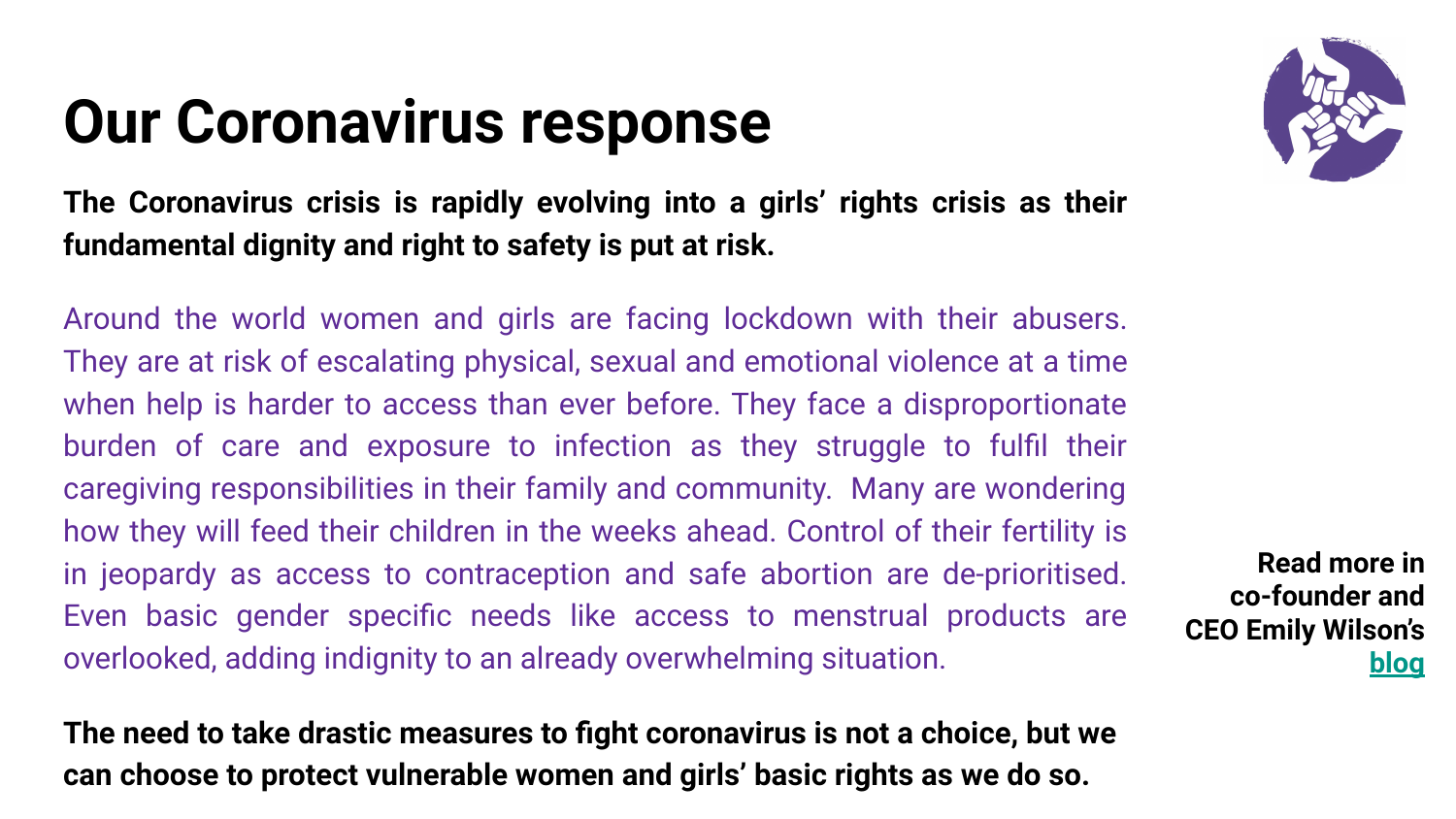## **Why fundraise now?**



In the UK alone, The National Council for Voluntary Organisations reports that charities are set to lose around £4bn over 12 weeks as a result of the coronavirus outbreak. The national domestic abuse helpline has recorded a 25% increase in calls and online requests for help since the lockdown began. Foodbanks, which are many women's access point for sanitary products are suffering under unprecedented pressure.

For those that are well, this is a time spent inside that could be turned to other efforts and supporting those who perhaps do not have the luxury of a safe home to isolate in, the funds to stockpile or maybe the ability to access their sanitary needs. It is a chance for us to fundraise, get creative, try something new or spend some time educating yourself.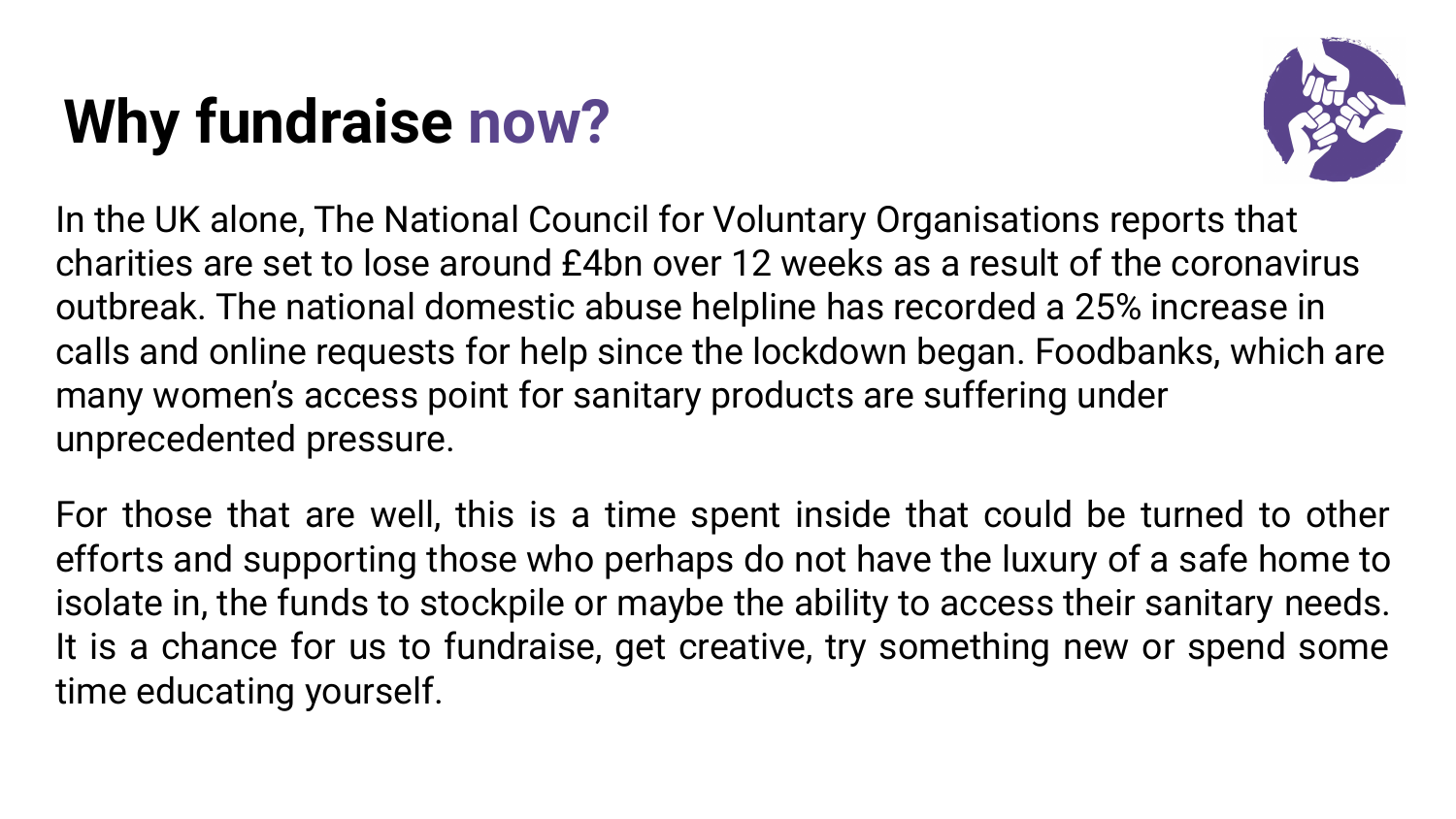### **Where your money goes**

### **£5** allows us to get an empowerment pack out to a woman in Uganda.

**£10** allows us to get an empowerment pack out to a woman in the UK.

During this crisis, we are developing emergency packs for vulnerable girls and women both in the UK and Uganda.

These packs will include:

- Period Products
- Contraception
- Soap & Sanitiser
- Menstrual education resources.
- Information on how to get help if you are suffering from domestic abuse.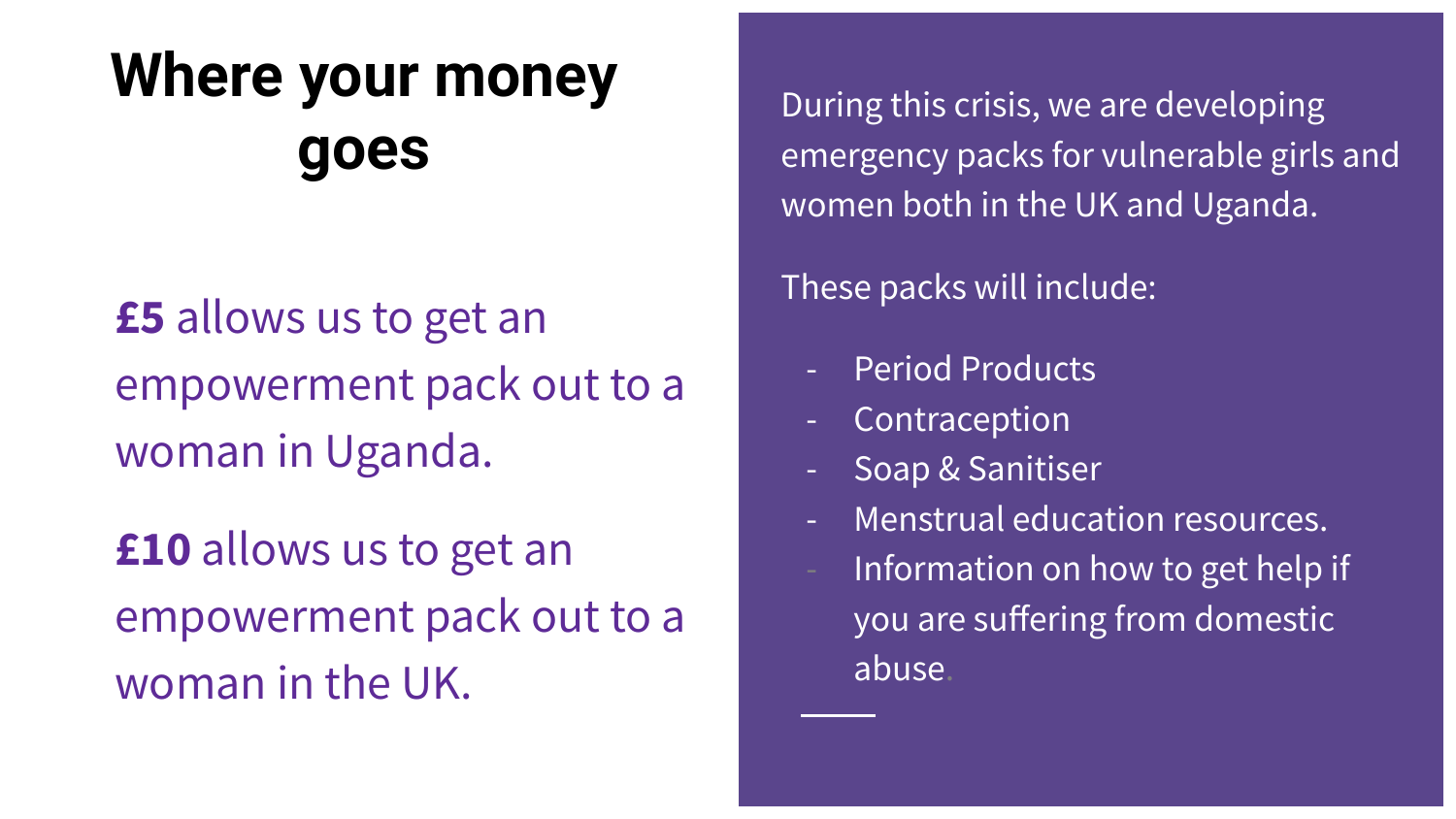

#### **Host an Arts & Crafts Lesson**

**Are you or one of your friends particularly creative? Donate your time to teaching a group lesson online and get your pals to donate an entry fee!**

#### **Online Quiz**



**Create your own pub quiz ask players to pay an entry fee - we encourage you to add your menstrual-themed round.**



### **Ways to fundraise from home**

**Social Media Challenge**

**Run 5k, learn 5 new facts about period poverty, bake 5 cupcakes and donate £5 to Irise - and tag 5 friends to do the same!**



#### **Sponsored Sports Challenge**

**up your stairs,running a 5k in your kitchen, you can get active in the comfort of your own home!**



#### **Online Cook-A-Long**

**Are you a whiz in the kitchen?Share your talent and encourage a group of friends to cook along with you via a livestream and ask for a donation. Whether it's climbing a mountain**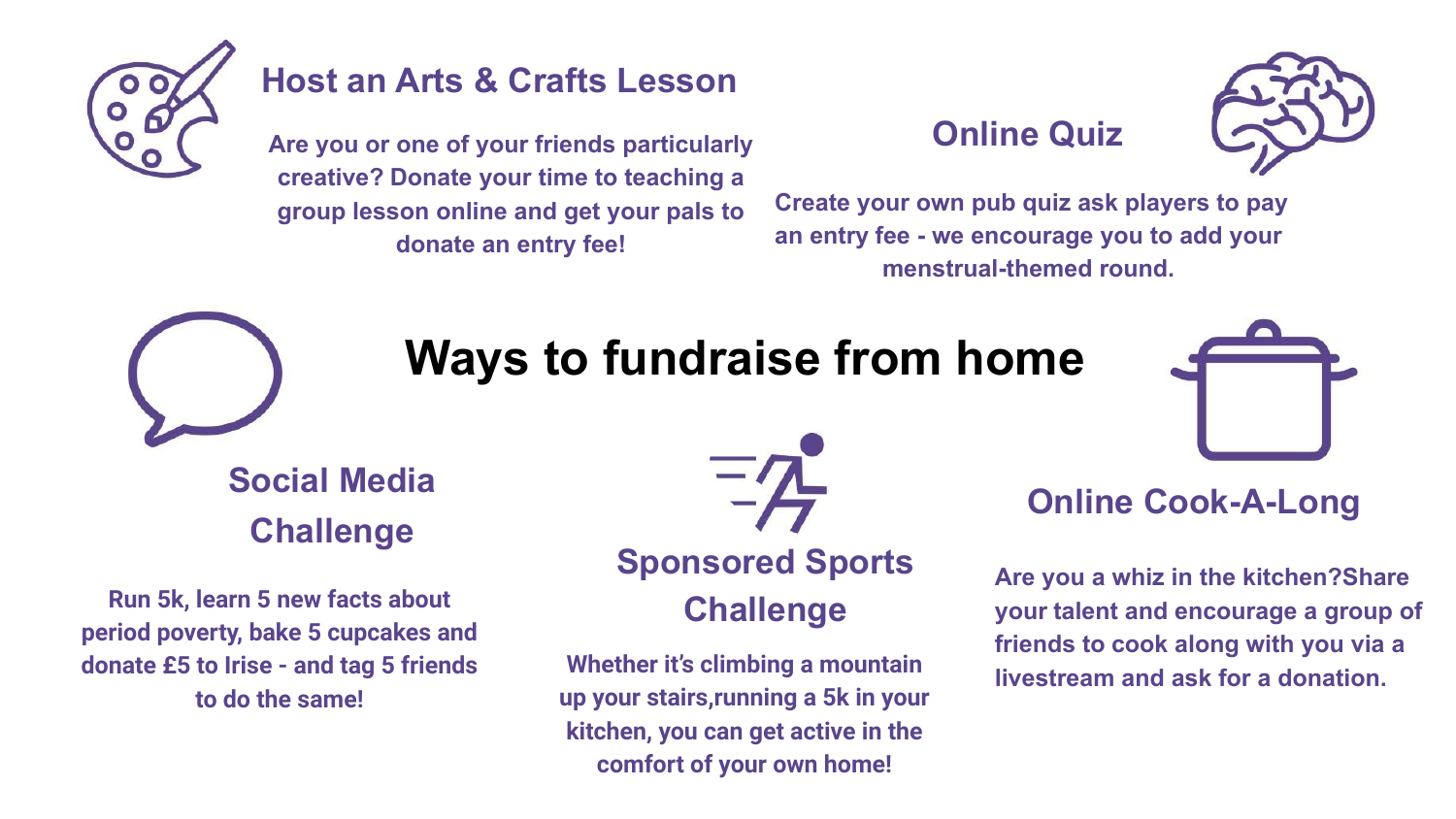## **Fundraising practicalities**



### **How to set up a Just Giving page**

**An online, shareable platform that people can donate money to** 

#### Be a fundraiser

Create your own fundraising page and help support this cause

#### **Start Fundraising**

**Step 1:** Visit the Irise Coronavirus Appeal JustGiving page [\(www.justgiving.com/campaign/Irise-coronaviru](http://www.justgiving.com/campaign/Irise-coronavirus-appeal) [s-appeal](http://www.justgiving.com/campaign/Irise-coronavirus-appeal))

**Step 2:** Click 'Start Fundraising' in the 'Be a Fundraiser' section

**Step 3:** Sign-up for a JustGiving account

**Step 4:** Choose what you are doing to raise money

**Step 5:** Fill in the short form

**Step 6:** Get sharing!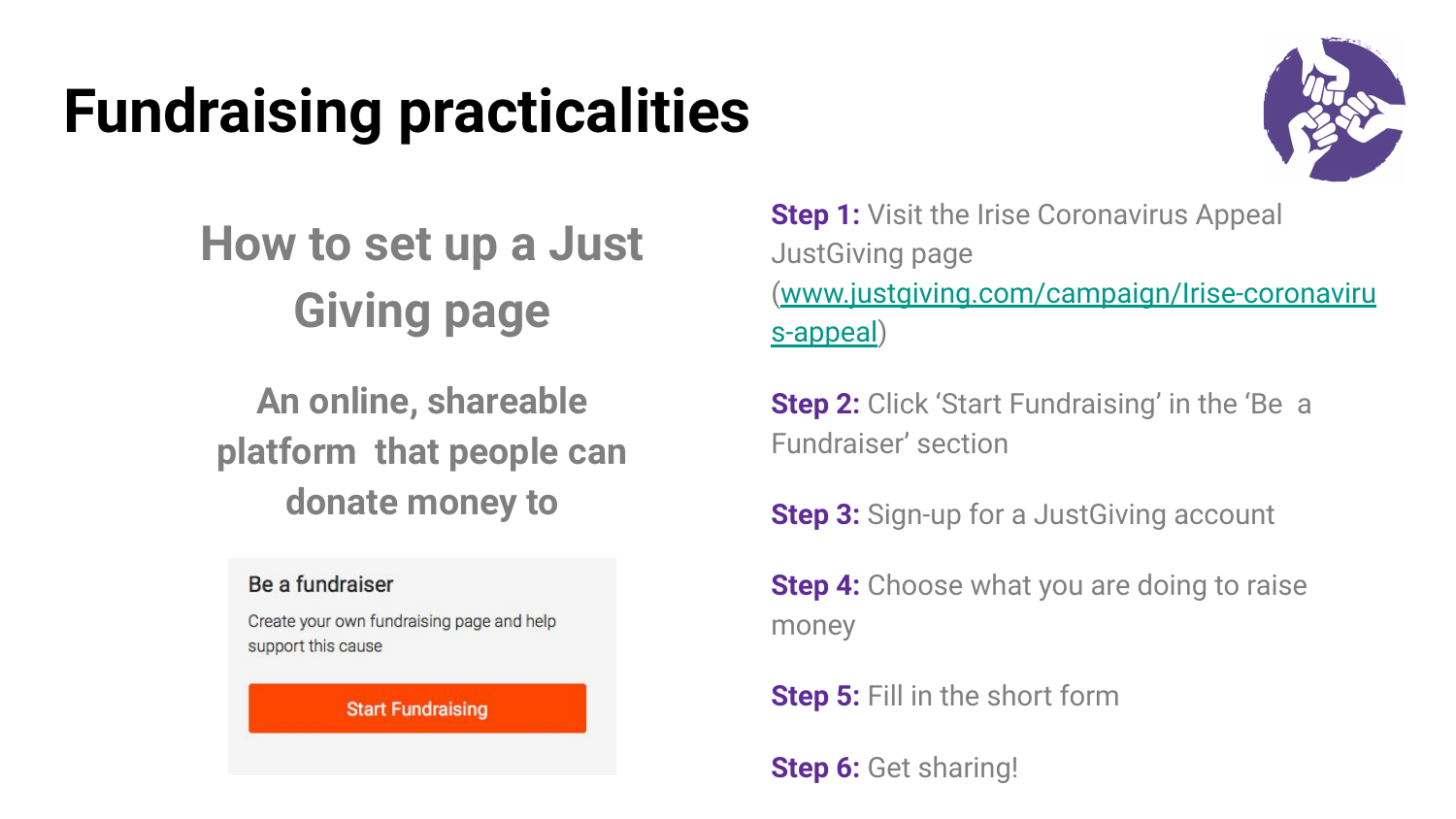## **Fundraising practicalities**



### **How to use Zoom**

**An online, chat-room allows you to see and speak to people, with the option to share your screen** 



**Step 1:** Download the Zoom app to your laptop or phone (laptop is best for sharing screen)

**Step 2:** Sign-up for a Zoom account

**Step 3:** Click 'New Meeting'

**Step 4: Click 'Invite'** 

**Step 5:** Copy meeting URL and send to people you want to join your call (you may have to accept each person individually)

You can share what's on your screen by clicking 'Share Screen' - this is great if you want to share quiz questions for example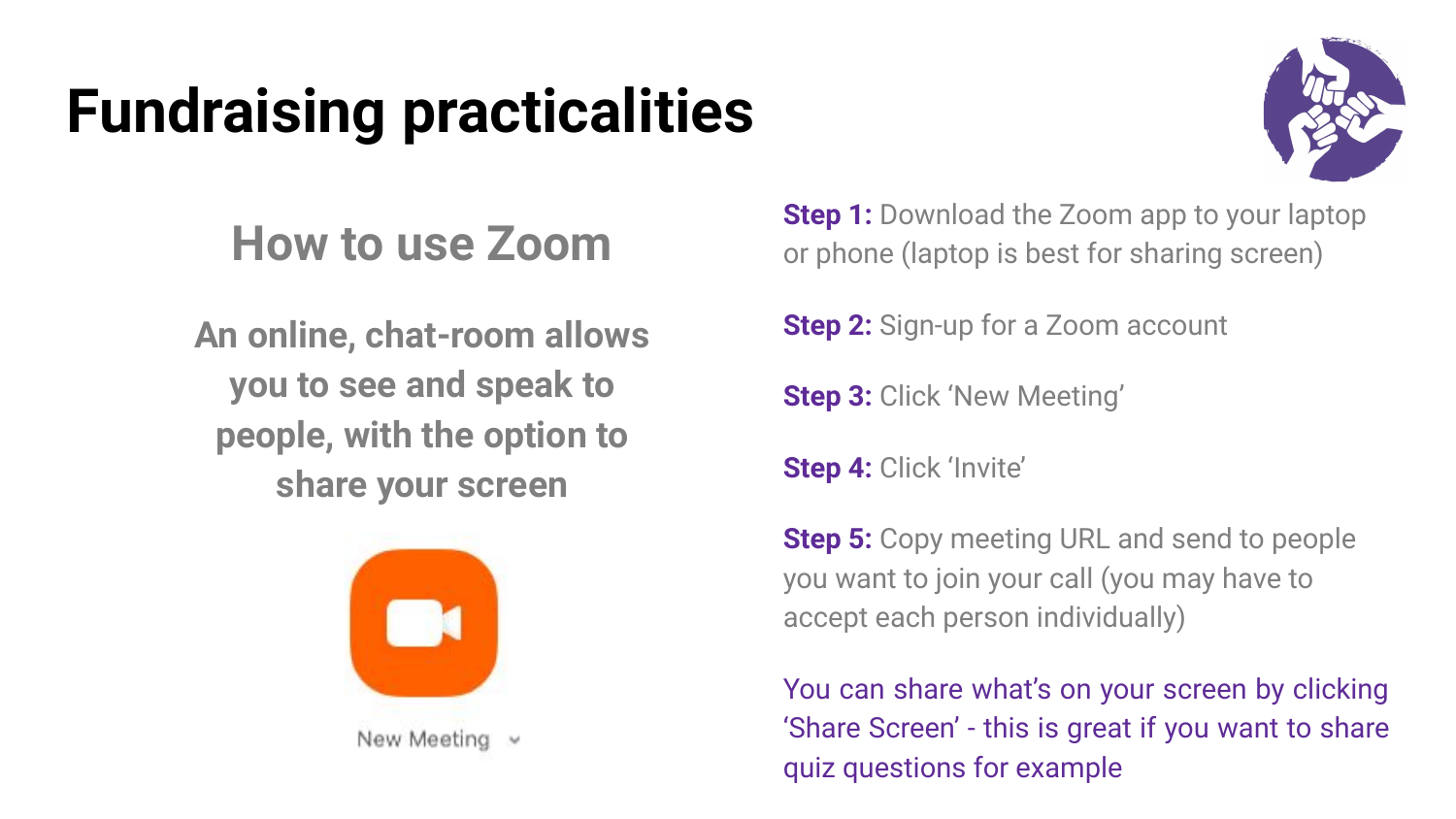## **Other ways you can help out**



**Share** our Just Giving page on social media and via 'chats' with friends or family

**Discuss** the gendered nature of the Coronavirus crisis and the impact on girls' rights when you speak to others

**Donate** items to your local foodbank, refuge, hostel etc. but phone first to check what they need

**Offer** your time or money to other charities supporting women's rights - see which charities operate in your local area or take a look at national ones e.g. Women's Aid, Refuge, Plan International UK, Rights of Women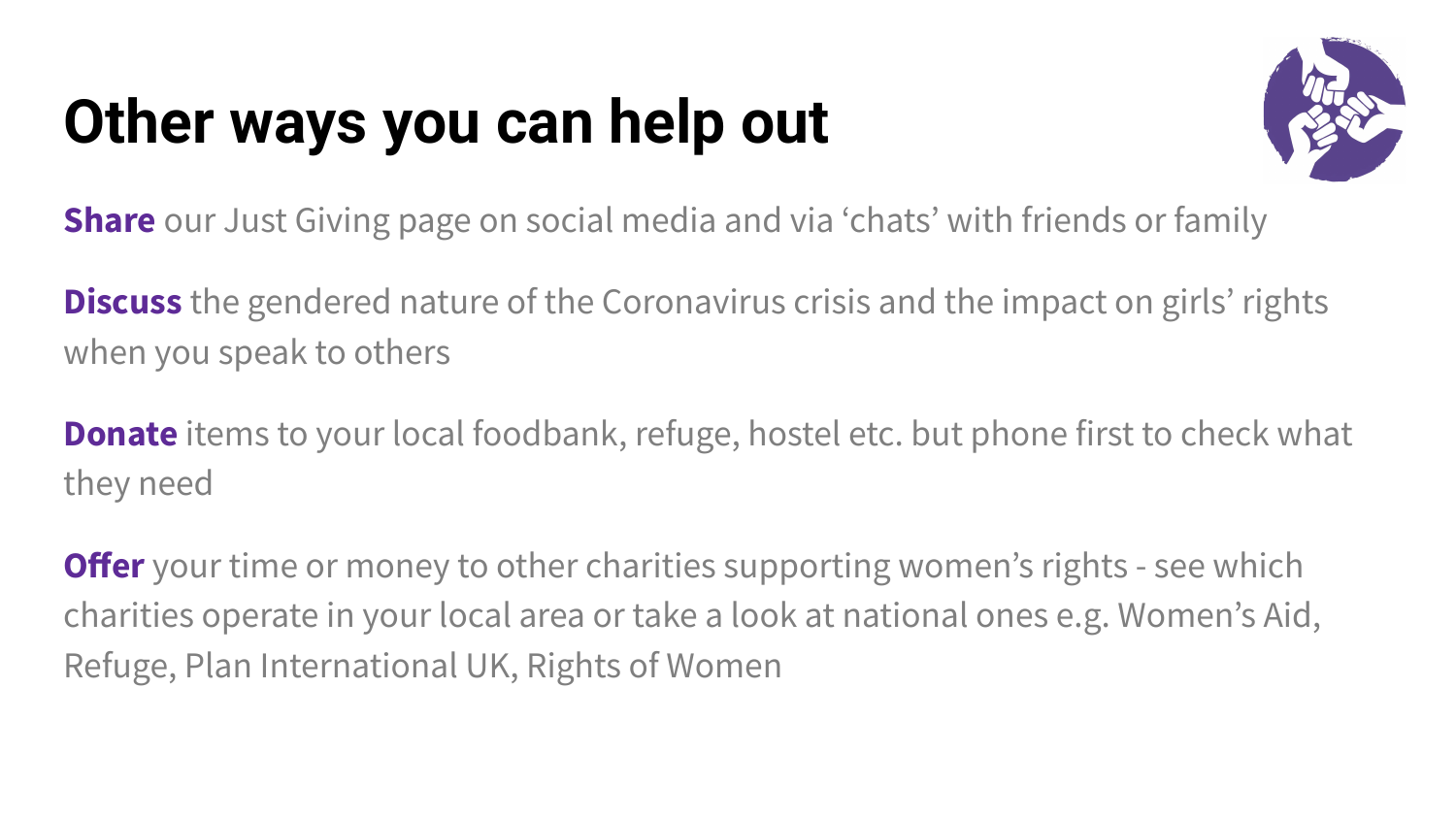### **Resource Pack**



#### **Request access to our Resource Pack by following this link:**

[https://drive.google.com/drive/folders/0AD86j\\_euGugvUk9PVA](https://drive.google.com/drive/folders/0AD86j_euGugvUk9PVA)

The pack includes:

- Articles/research papers to read
- List of websites to check-out
- Images and Graphics for you to use as part of your fundraising campaign and to share on social media

If you want further advice or resources, or perhaps just want to know more about our work, email acushla@irise.org.uk